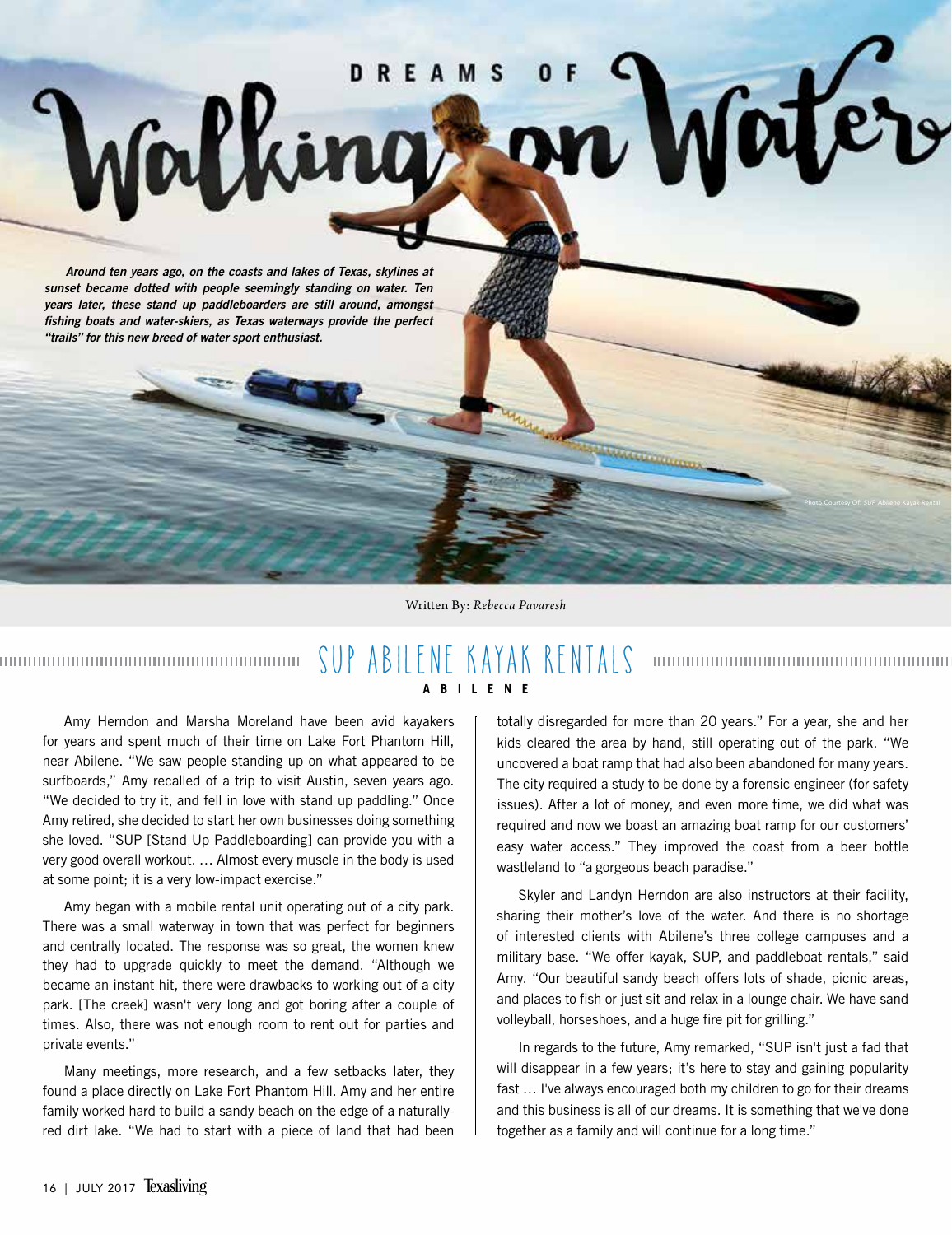## 

SURF SUP TEXAS **SUGAR LAND**

## 

In Sugar Land, Texas, owners of Surf SUP Texas, Matt and Erin Patterson, were introduced to the sport in 2007 when it caught their eye on their honeymoon. "It looked like a lot of fun to ride one on small surf days, and I noticed people were riding them in the flatwater too," said Matt. "I had heard about how great it was for cross-training for surfers as well. It's actually probably one of the best workouts that there is. You engage your core, you work your upper body, and you even work your lower body as well."

Returning home from their honeymoon, they began to seek out local SUP offerings, with sparse results. "We first got the idea to start the business when a Texas-based SUP company was running an ad on Facebook to sell bulk order paddleboards at wholesale prices," Matt explained. "So we got all of the necessary paperwork filed and became a dealer for them. Then it grew from there. We started with rentals and parties, and then we started offering lessons and got into SUP racing as well."

In the beginning, there was no brick-and-mortar location. "Having a mobile operation is great because we are able to bring the boards to the water and people don't have to transport the boards on the roof of their cars or the back of their trucks," described Matt. He credits the City of First Colony for early success, as they have been "awesome to work with and they have treated us really well." As for "paddleboarding season," the first year really made a few things clear to the Pattersons. "Interest kind of tapers off after Labor Day, and the phones usually stop ringing right after Halloween, except for the occasional person wanting to buy a SUP for Christmas." The Pattersons will take guests out any time they desire though, as Houston's winters are quite mild. Matt remarked, "Our season usually

picks back up in March around spring break and really starts to get busy in May. July is probably our busiest month."

Their love for paddleboarding may be year-round, however the demand for it is not, so Matt and Erin both have day jobs. Their spring and summer though is full of SUP and bringing this water sport to the public. Their free time is spent perfecting their skills and teaching others. They even participate in races in various parts of the state and Matt explained he would love to see more in their area, "It would be great to have a few more races in Sugar Land. We worked with the Texas Dragon Boat Association last year to supply SUPs to their October Races. I actually won the Gold Medal in the Surf Style Category for the race in October 2016." Matt and Erin are working with the Hyatt Place on Brooks Lake in an effort to bring SUP excursions to their guests. "It's close enough to Houston to be convenient, but it's not connected to any major industry, so the water quality is very good for paddling. Also any event on the coast is great too."

SUP offers something for everyone. SUP yoga and SUP pilates are available for those interested. "You can take your dog on the board, you can take your small kids on the board (with a proper life jacket, of course), you can ride waves, you can race, and so much more. It's a really versatile sport," Matt said. "Truthfully though, the best workout you can do on a SUP is just paddle as hard and fast as you can for as long as you can." For those less workout-inclined, "It's not as hard as a lot of people think. You can usually get the hang of it in one lesson, and after that you can build on what you've learned and advance as fast or as slow as you want."